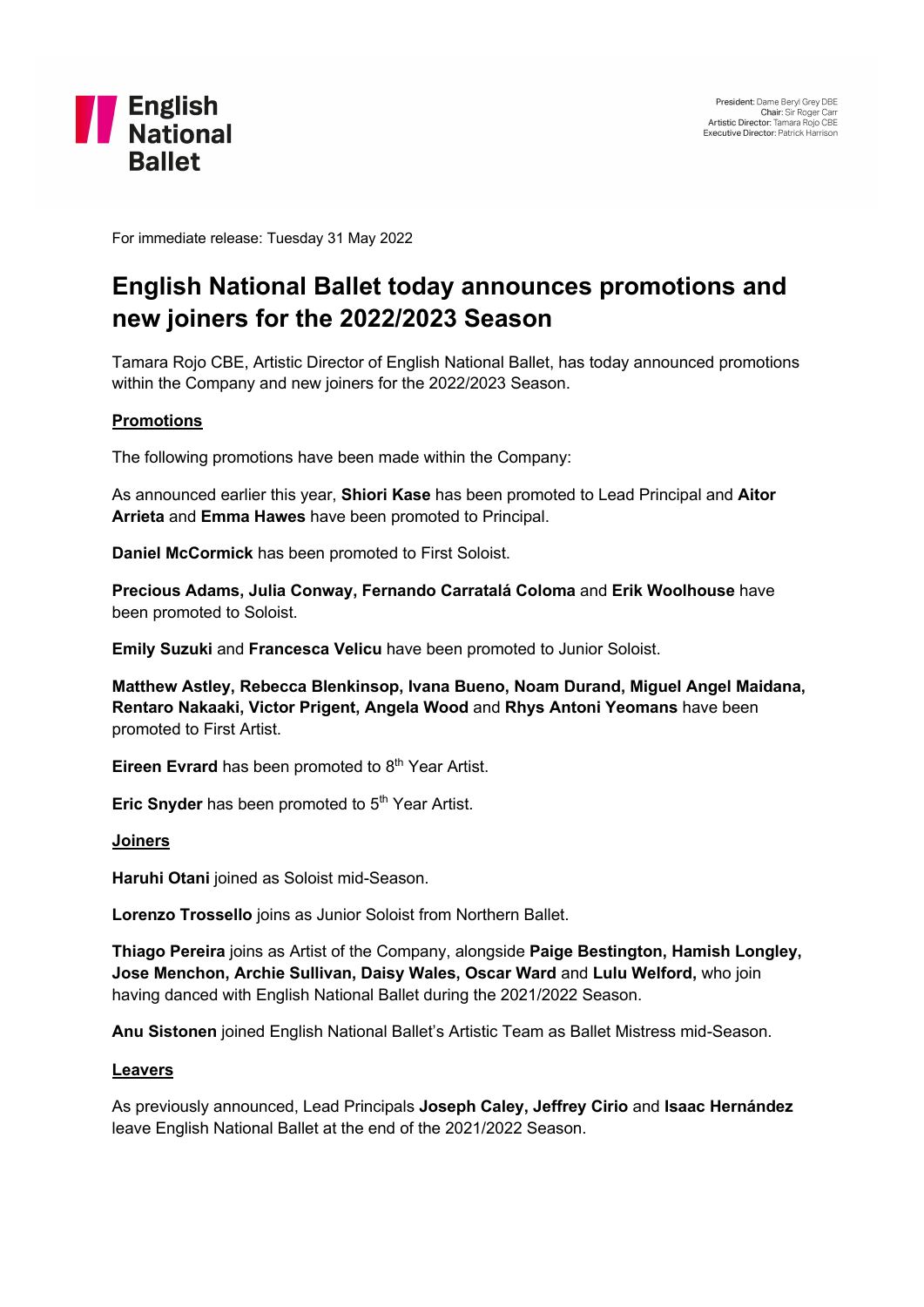# **THE English**<br>
National **Ballet**

Caley joined English National Ballet in August 2017 and was promoted to Lead Principal that December. He has danced roles including the Man in Kenneth MacMillan's *Song of the Earth*, Prince Désiré in MacMillan's *The Sleeping Beauty* and Conrad in *Le Corsaire.* Caley will join The Australian Ballet.

Having previously appeared with the Company as a Guest Artist in *Swan Lake*, Hernández joined English National Ballet as Lead Principal in 2015. He has performed roles including Des Grieux in Kenneth MacMillan's *Manon*, Prince Guillaume in Christopher Wheeldon's *Cinderella,*  and John de Bryan in Tamara Rojo*'s Raymonda*. Hernández leaves to join San Francisco Ballet.

Cirio joined English National Ballet in 2018 having performed as a Guest Artist with the Company in 2017. He has performed roles including Hilarion in Akram Khan's *Giselle*, Ali and Conrad in *Le Corsaire* and recently*,* had the lead role in new ballet, *Creature*, created on him by Akram Khan. Cirio leaves to return to Boston Ballet.

Junior Soloist, **Anjuli Hudson**, retired from the stage mid-season having danced with English National Ballet for nearly 15 years.

ENB Artist **Pedro Lapetra** retires at the end of the 2021/22 season, having danced with English National Ballet for 19 years.

English National Ballet's 2022/2023 Season begins in September with performances of *Swan Lake* in Liverpool and Manchester. Tickets are on sale now. For more information, please see www.ballet.org.uk

### **-ENDS-**

English National Ballet is grateful for the generous grant it has been awarded through the Government's Culture Recovery Fund, which allows it to continue to create, perform and serve its audiences.

For further information please contact Laura Nixon, Senior Press Officer, on laura.nixon@ballet.org.uk

### **Notes to Editors**

English National Ballet is a National Portfolio Organisation supported by Arts Council England.

Ballymore is Principal Building Partner of English National Ballet.

## **About English National Ballet**

English National Ballet has a long and distinguished history. Founded in 1950 as London Festival Ballet by the great English Dancers Alicia Markova and Anton Dolin, it has been at the forefront of ballet's growth and evolution ever since.

English National Ballet brings world-class ballet to the widest possible audience through live performances across the UK and on eminent international stages; its digital platforms Ballet on